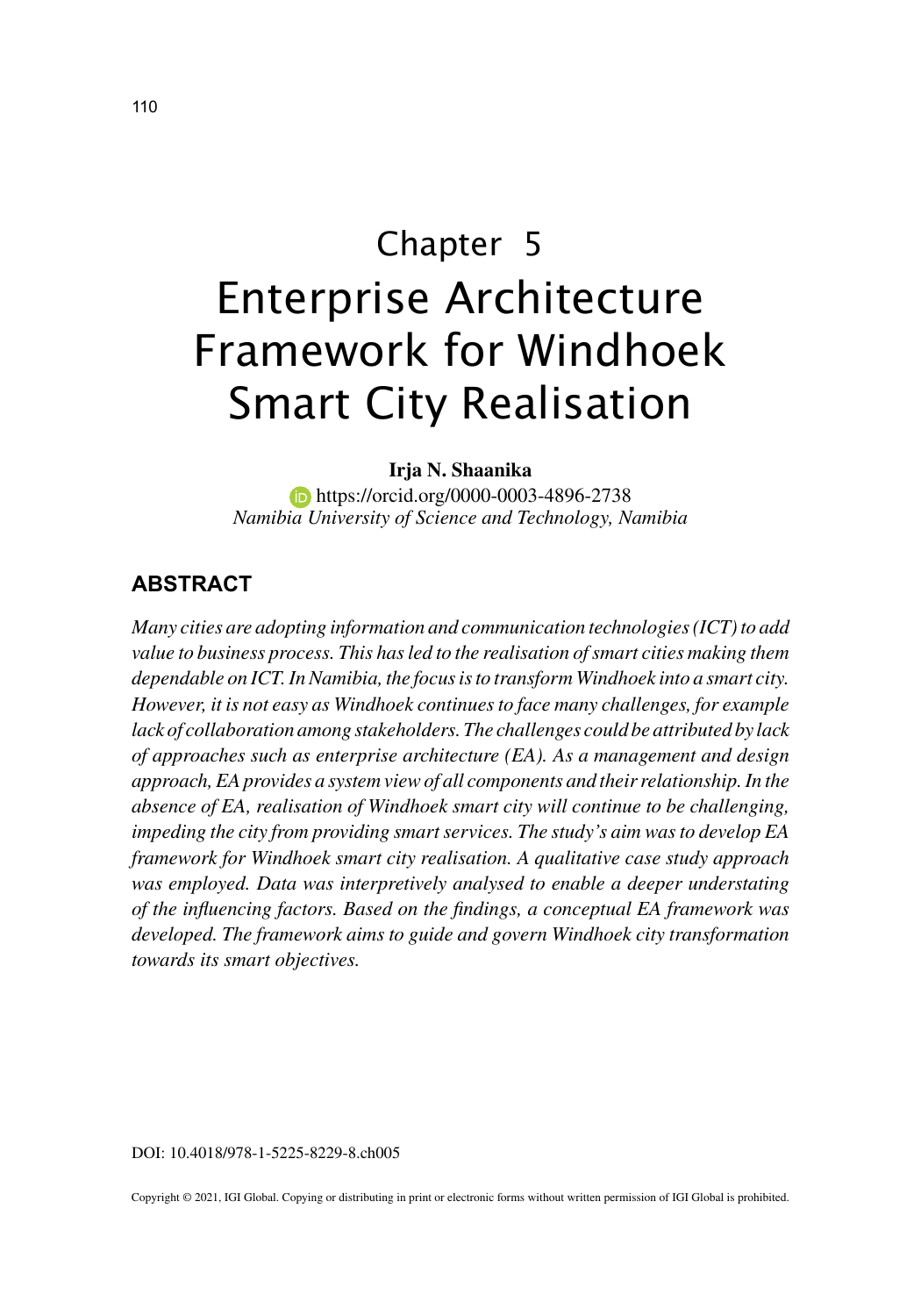#### **INTRODUCTION**

The Windhoek city aims to become smart. A smart city is one that has developed and implemented information communication and technologies (ICT) to manage its day to day activities and other functions of collaboration. Washburn, Sindhu, Balaouras and Dines (2010) described smart city as the use of smart computing technologies in the development of infrastructures and services of the city which includes its administration, healthcare, public safety and transportation. There are many definitions of what a smart city is in literature, however, it is believed that ICT is considered to be an integral part of city operation (Aurigi, 2016). Schleicher, Vögler, Inzinger and Dustdar (2015) explained that the smart city concept originally started with cities utilising ICT to provide services to their citizens and evolved to the use of ICT in a smart way towards the efficient utilisation resources. Basically, in a smart city physical interaction between service providers and customers is minimised to encourage digital interactions. Thus, processes such as water meter readings, electricity consumption bills, and transport fines are settled through secured e-commerce channels. Visvizi, Lytras, Damiani and Mathkou (2018) advised that when developing a smart city, there is a need to consider emerging technologies, such as internet of things (IoT), cognitive computing, data analytics and business intelligence. However, Meijer and Bolivar (2016) argued that smart cities are not only dependable on sophisticated ICT but also on the collaboration of various stakeholders. Fabry and Blanchet (2019) shared that around the world smart cities share common experiences such as smart development according to local context, resources and abilities to integrate stakeholders. According to Meijer and Bolivar (2016), a smart city is build based on three pillars which are technologies, people and governance. However, for City of Windhoek the intergration of these three has been a challenge as city resources are underpressure leading to housing shortages,water and traffic congestions (Amugongo, Nggada, & Sieck, 2016). In addition, the city continues to be challenged by different factors such as silo systems, processes redundancy and lack of stakeholder's inclusivity.

Meijer and Bolivar (2016) posit that to address challenges of modern cities there is a need for smart technologies, smart collaboration, educated population and effective institutions. However, the design, development and management of resources towards the realisation of a smart city is not any easy process. Bolívar (2016) examined that many of the challenges faced by smart cities are beyond that of their traditional institutions in terms of capacities and capabilities and thus the need for new governance approaches towards their various challenges. To resolve city challenges such as urbanisation, global warming, and power and water consumption, smart solutions are a necessity. According to Amugongo, Nggada and Sieck (2016) cities around the world need to address the challenges they are facing in a smart,